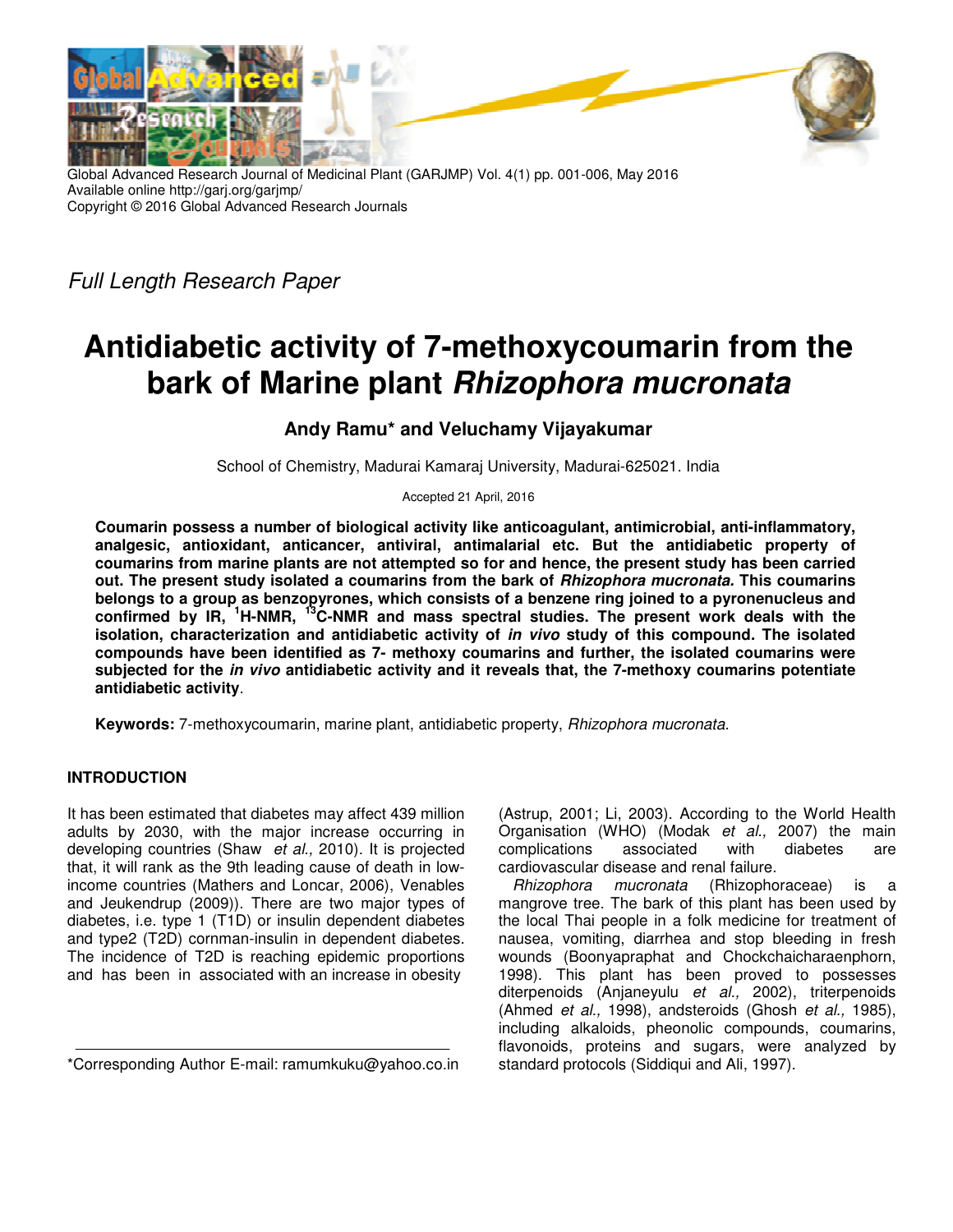Coumarin, a phenolic compound present in human dietary fruits and vegetables, is known to have antioxidant potential like vitamin E (a-tocopherol) and Vitamin C for antioxidant have lipid lowering potential (Ramesh and Pugalendi, 2005). Derivative of coumarin, is a benzopyrone in nature and is present in the edible fruits, golden apple (*Aeglemarmelos Correa*) (Siddiqui and Ali, 1997), and bitter orange (*Citrus aurantium*) (Amrani *et al.,* 2009). The parent compound coumarin has been reported to reduce blood glucose level (Yen *et al.,* 2003). *Cetto et al*. (2000) have reported that UMB has antioxidant activity (Cetto and Wiedenfeld, 2001), but no detailed study has been carried out on the effect of UMB on blood glucose in streptozotocin (STZ)-diabetic rats. Hence, the present study was designed to investigate the effect of 7-methoxycoumarin on blood glucose of STZdiabetic rats.

#### **MATERIALS AND METHOD**

Fresh sample bark of the *R. mucronata* were collected from the Karangkadu mangrove forest (Latitude  $9^0$  380<sup>'</sup> N and Longitude 78°570<sup>'</sup>E) in the Ramanathpuram district on the South East coast of India. Authentication of the plant species was done by Professor K. Kathiresan, Centre of Advanced Study in Marine Biology, Annamalai University, Porto Novo, Tamil Nadu, India. Voucher specimens of the sample has been maintained in the herbarium cabinet facility sponsored by the ICMR, New Delhi. Samples were washed three times with tap water and twice with distilled water to remove adhering salts and associated contaminants.

Dried barks of *Rhizophara mucronata* is pulverized and soaked in ethonal and water mixture (3:1) for one week and filtered by using muslin cloth. Further the extracts are concentrated under vacuum on a rotary evaporator, freeze-dried for solvent free residue and stored at  $-20^{\circ}$ C until used. Isolation and identication of compound were carried out by the present study by following standard procedure. Increasing polarity 100% n-hexane, n-hexane-EtoAc, 100% EtoAc and 100% EtoH, to yield a number of fraction (fr) and further thin layer chromatographic (TLC) analyses were carried out, Fractions with Rf=0.61 brought maximum concentrations of extracts were subjected for spectral identification *viz.*, NMR, LC-MS.

*In vivo* of hypoglycemic activity of 7- methoxy

coumarins was also carried out by the present study. Male wistar rats and male swiss albino mice were maintained in standard hygienic laboratory conditions temperature around  $26^{\circ}$ C, day night cycle consisting of 12 and 12 hours. They were provided water and standard pellet food and water adlibitum. Animals were kept in standard polyprolene cages with hygienic conditions maintained. They were used after having obtained clearance from institutional animal ethics committee in Madurai Kamaraj University, Madurai (Reg no: IRBandEC/04.05.2012).

Induction of diabetes was done in overnight fasted male wistar rats by single intraperitneal injection of streptozotocin, 50 mg.kg $^{-1}$  dissolved in 0.1M cold citrate buffer pH 4.5[19].48 hours after it blood samples were drawn by retro orbital route and blood glucose levels were checked to confirm diabetes (Cetto A, *et al.,*2000). Experiments were carried out with the following treatments (T1-T5) five animals were chosen for each treatment groups.

T1- Group 1- Saline alone (Negative control)

T2 - Group2 - Glibenclamide alone (10mg.kg<sup>-1</sup> p.o (Positive control))

T3- Group3 - 7-methoxycoumarine (500mg.kg<sup>-1</sup>)

T4- Group4- 7-methoxycoumarine (1000mg.kg

Blood samples were withdrawn from retro orbital route at 0, 60,120,180 mins [21] after the drug administration. Measurement of blood samples were done by using blood glucose kit.

#### **RESULTS AND DISCUSSIONS**

The infrared spectrum of 7-methoxy coumarin exhibits two strong bands at 1667 and 1340 cm−1, which may be assigned to *ν*as(C= O) and *ν*s(C= O), respectively. The low carbonyl frequency (1667 cm−1) is presumably due to intermolecular hydrogen bonding of the 7-hydroxyl hydrogen either with O (1) or with O (2). The *ν*as(C O) (phenolic) has been assigned at 1561 cm−1 (Boonyapraphat and Chockchaicharaenphorn, 1998) as a very strong band. In the IR spectra of diorganotin (IV) derivatives of umbelliferone, there is a significant shift in *vas*(C O) (phenolic) (1604– 1610 cm−1), which indicates the participation of the phenolic oxygen after the deprotonation of phenolic group in bonding with organotin moiety (Figure1) below.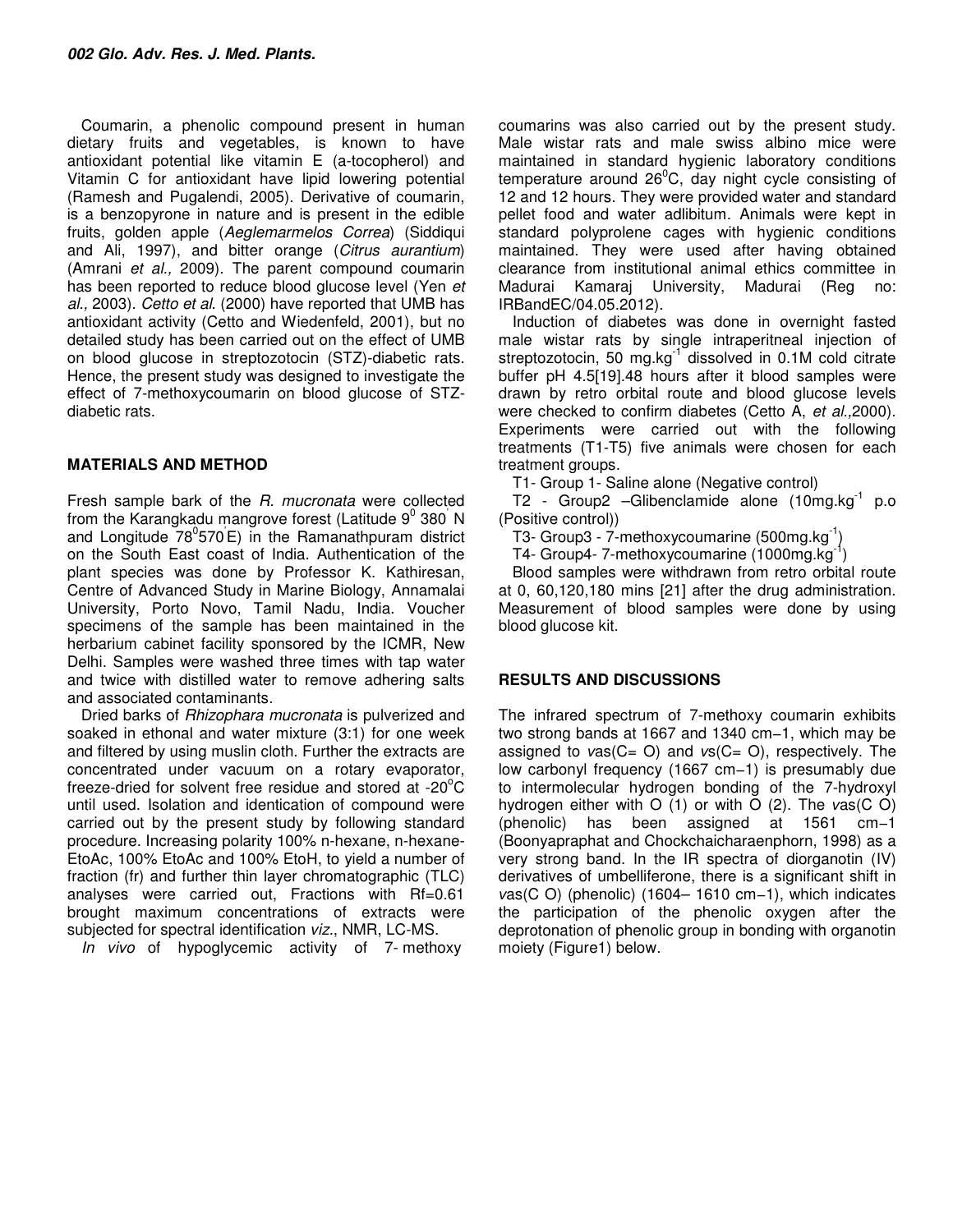



In the 1H NMR (300MHz DMSO-d6) spectrum of the compound, six distinct peaks were observed. A broad singlet at d 4.53 was assigned to the OH proton. Two doublets at d 6.12 and 7.79 with coupling constant of 9.3 Hz were assigned to the protons attached at the C-3 and C- 4 positions. Similarly, two other doublets, at d 6.73 (J  $= 8.4$  Hz), d 7.39 (J = 8.7 Hz) and a singlet at d 6.64, were assigned to the protons attached to C-6, C-5 and C-8, respectively (Figure 2).

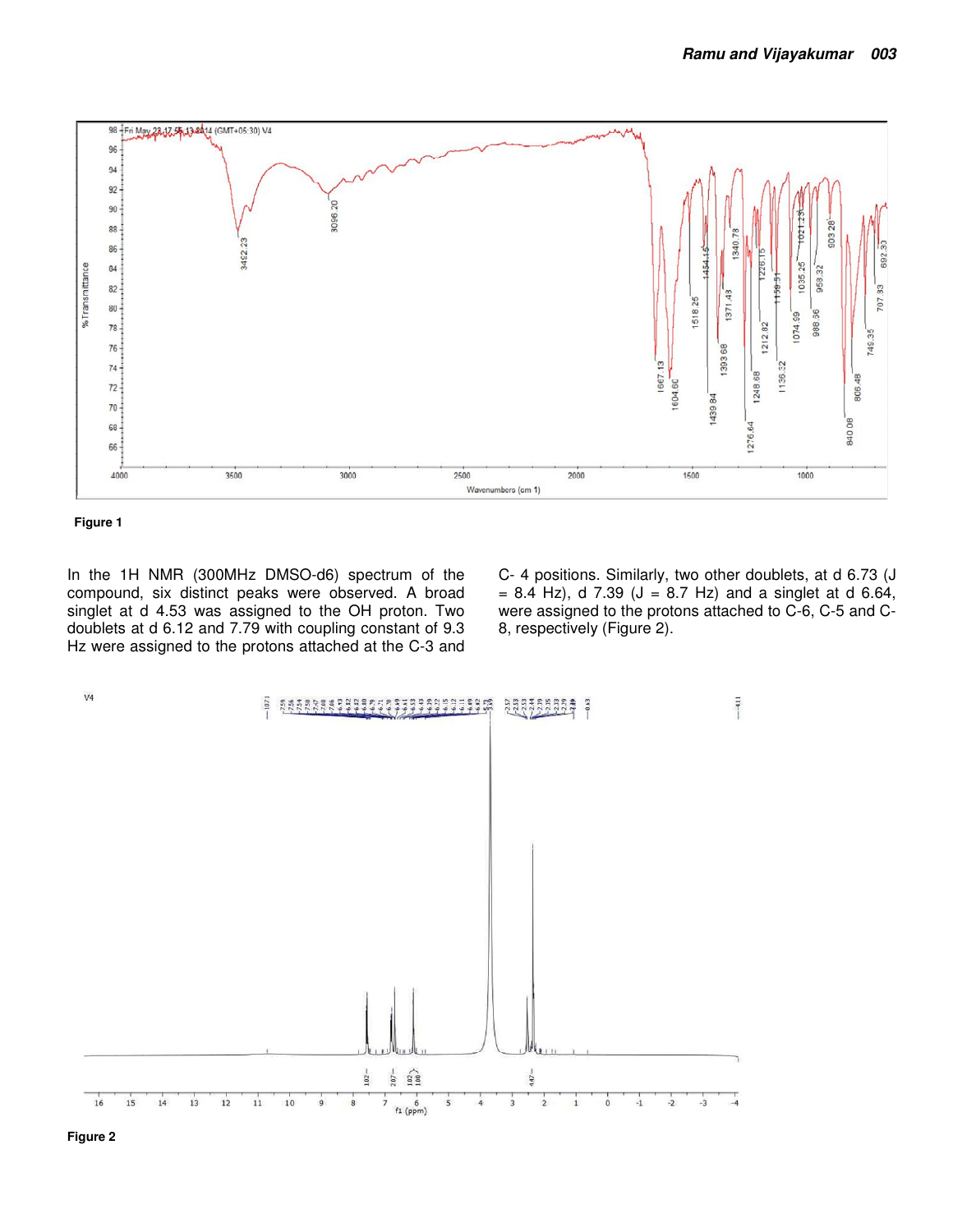The <sup>13</sup>C NMR spectrum of AN-2 showed nine distinct signals. A peak at d 162.3 was assigned to the carbonyl function (C-2) of coumarin derivatives while a downfield signal at d 161.7 revealed the presence of a methoxy

function at the C-7 position. Other signals at, d 102.0, 110.9, 111.7, 113.1, 129.2, 144.6 and 155.8 were attributed to C-8, C-3, C-4a, C-6, C-5, C-4 and C-8a, respectively (Figure 3).



The mass spectra analysis 7- methoxycoumarin, the peak at  $m/z = 177.08[M+1]$  amu Na metal adopt in

corresponds to the molecular ion peak (Figure 4).



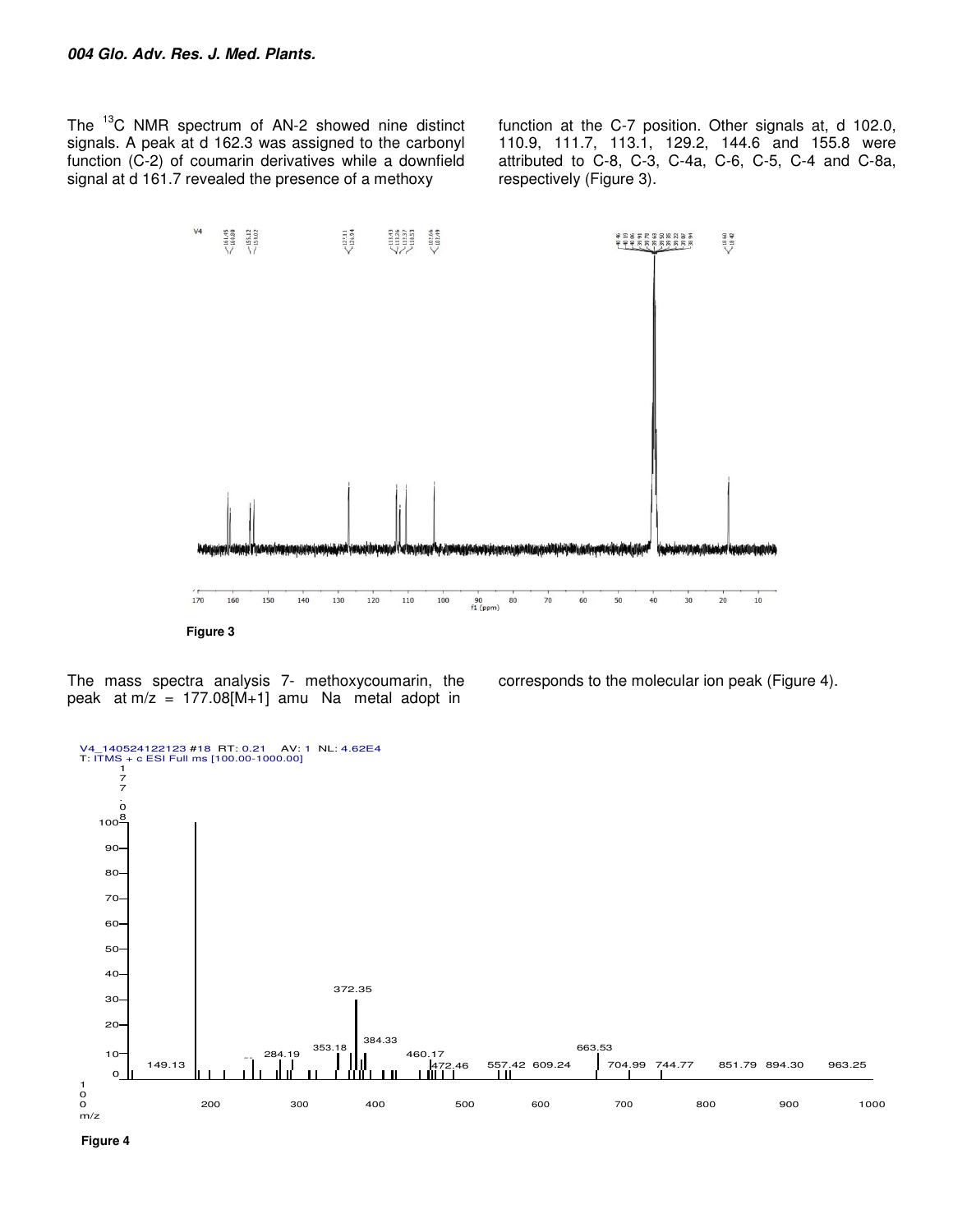

Decreased Glucose level in T2 treated with 7-methoxy coumarine at 500 mg.kg<sup>-1</sup> concentration.

**Figure 5** 

Decreased Glucose level in T3 treated with 7-methoxy coumarine at 1000 mg.kg<sup>-1</sup> concentration.



**Figure 6**